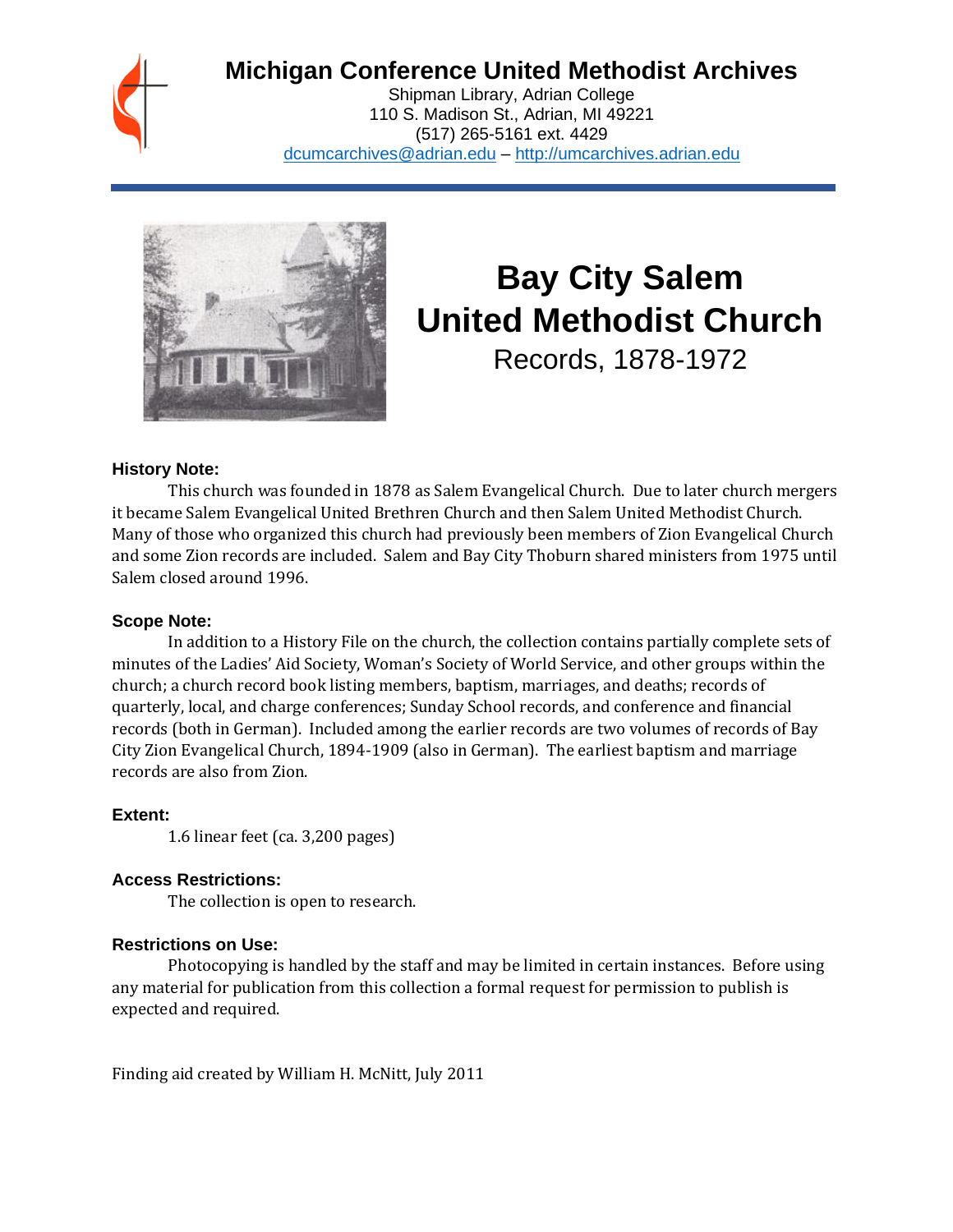# **Appointments List**

- 1878-1879: Franz A. Hamp & Charles C. Staffeld
- 1879-1881: Frederick Schweitzer
- 1881-1882: Frederick Mueller
- 1882-1885: John George Haller Jr.
- 1885-1887: Adolph Halmhuber
- 1887-1888: Frederick Klump
- 1888-1891: Carl Krueger
- 1891-1893: John George Haller Jr.
- 1893-1894: John M. Fuchs
- 1894-1896: John Riebel
- 1896-1898: Jacob Hommel
- 1898-1899: Nicol Wunderlich
- 1899-1902: Adolph Halmhuber
- 1902-1904: John M. Bittner
- 1904-1906: William M. Sippell
- 1906-1909: William F. Vogel
- 1909-1910[: Henry I. Voelker](http://umcarchives.adrian.edu/clergy/voelkerhi.php)
- 1910-1911: To be supplied
- 1911-1913: Absalom D. Faupel
- 1913-1916: Joseph A. Schweitzer
- 1916-1920: Gideon Knechtel
- 1920-1926: William Koteskey
- 1926-1928: Elmer D. Riebel
- 1928-1931: Frederick W. Kirn
- 1931-1933: George A. Spitler
- 1933-1937: William Theran Bandeen
- 1937-1948: Leon E. Willoughby
- 1948-1955: Orin M. Bailey
- 1955-1972: E. Neil Sheridan
- 1972-1978: Ralph Pratt
- 1978-1986: Donald W. Pinner
- 1983-1993: David Koski
- 1993-1995: Robin G. Gilshire
- 1995-1996: Claire A. Clingerman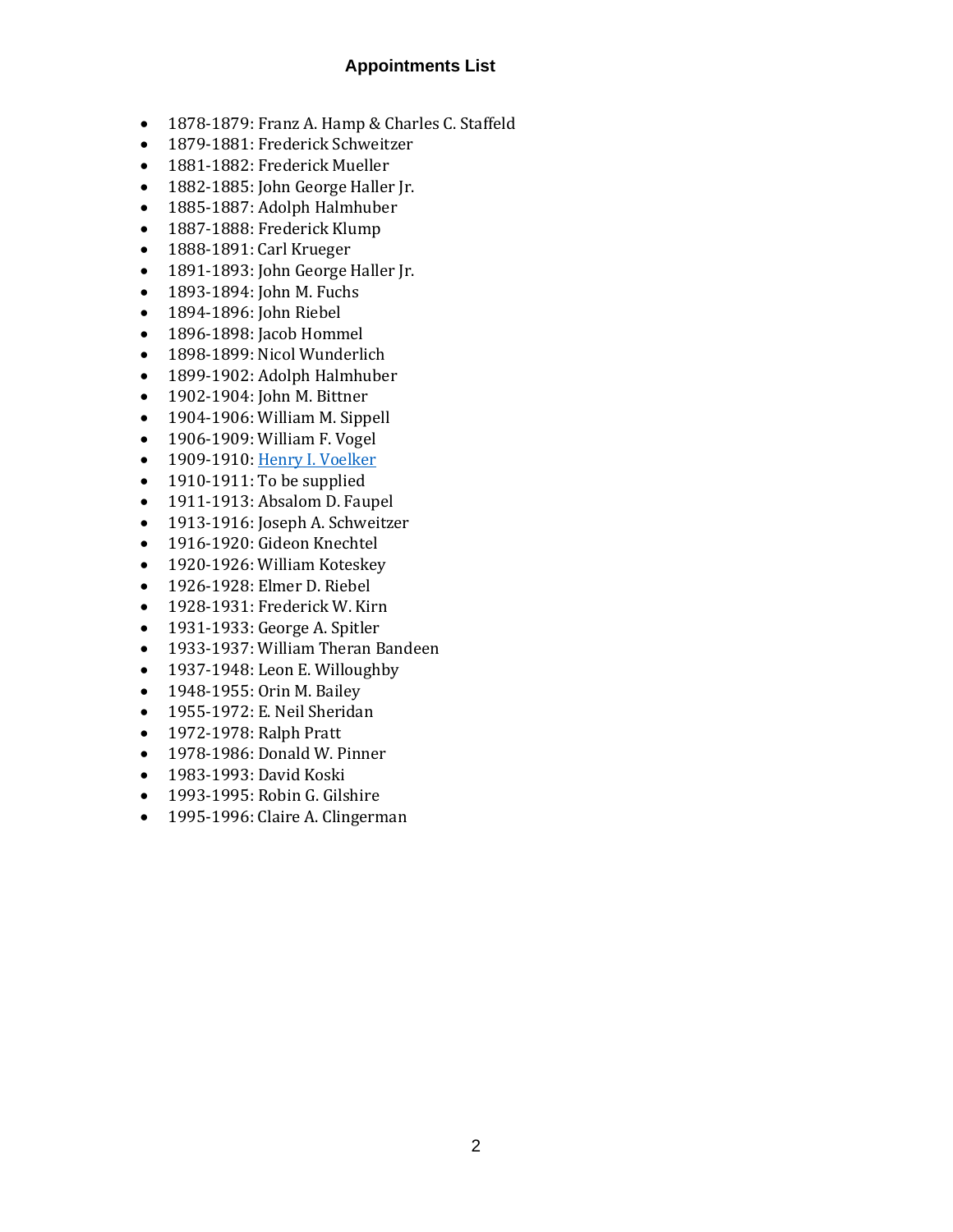# **Contents List**

#### **Container Contents**

## **Box 1 Bay City Salem**

- Albright Brotherhood, 1932-1943
- Annual Reports, 1963-1967
- Bandeen Bible Class Minutes, 1960-1968
- Church Conferences, 1898-1911 (in German)
- Church Records
	- o Baptisms, Marriages, and Memberships, 1878-1941 (all early records are from Zion Evangelical Church – see Oversize)
	- o Baptisms, Marriages, Memberships, and Deaths, 1937-1953 and some marriages, 1955-1972
- Evening Circle Minutes, 1957-1971
- Financial Registers (in German)
	- o 1898-1908
	- o 1898-1901
	- o 1902-1905

# **Box 2 Bay City Salem**

- History File
- Ladies Aid Society/Woman's Society of World Service Minutes
	- o 1930-1935
	- o 1936-1942
	- o 1943-1948
	- o 1950-1951
	- o 1951-1959

#### **Box 3 Bay City Salem**

- Ladies Aid Society/Woman's Society of World Service Minutes o 1959-1971
- League of Christian Endeavor/Youth Fellowship Treasury Book, 1933-1961
- Quarterly Conference/Local Conference/Charge Conference Meetings
	- o 1921-1931
	- o 1949-1963
	- o 1965-1970

#### **Box 4 Bay City Salem**

- Sunday School Record
	- o 1912
	- o 1913
	- o 1914
	- o 1915
- Treasurer's Reports, 1963-1984
- Woman's Missionary Society Minutes
	- o 1930-1939
	- o 1940-1944